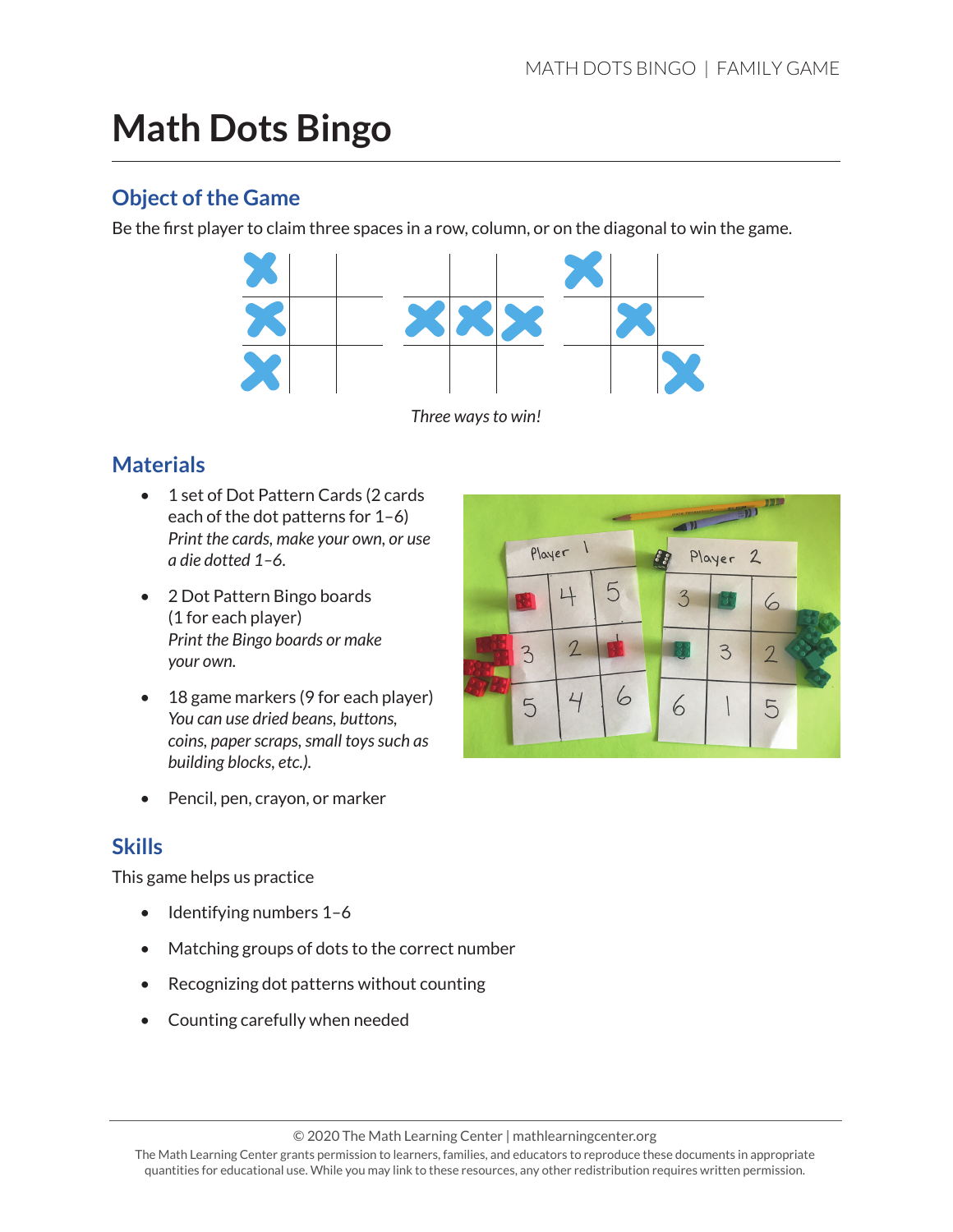#### **How to Play**

- 1. Get ready to play:
	- » Print or draw Bingo boards. If making your own boards, draw a 3-by-3 grid and write numbers from 1 to 6 in random order in the boxes. You will need to repeat three numbers.
	- » If using Dot Pattern Cards, mix up the cards and place them facedown in a stack.
	- » Decide who will go first.
- 2. Player 1 turns over a Dot Pattern Card or rolls the die. Then the player identifies the number of dots and looks for a space to claim on their Bingo board. If the player finds a number match, they cover the space with a game marker.
- 3. Player 2 takes a turn drawing a card or rolling the die, identifying the number of dots, and covering the matching number on their Bingo board.
- 4. Players continue turning over dot cards or rolling the die to claim spots on their Bingo boards.
	- » Each player can claim only one space per turn.
	- » Sometimes it's not possible to claim a space, so players will need to wait for their next turn.
- 5. The first player to claim three spaces in a row, column, or diagonal calls, "Bingo!" and wins!
- 6. Have fun!

### **Tips for Families**

Before the game:

• Ask your child to name the numbers. Not sure? Let's count the dots to check.

| $\boldsymbol{7}$ | 3 | Δ.                                                                  | 5                                                                   | 6                                                                           |
|------------------|---|---------------------------------------------------------------------|---------------------------------------------------------------------|-----------------------------------------------------------------------------|
|                  |   | $\begin{array}{ c c } \hline \circ & \bullet \\ \hline \end{array}$ | $\begin{bmatrix} 1 & 0 & 0 \\ 0 & 1 & 0 \\ 0 & 0 & 1 \end{bmatrix}$ | $\left  \begin{array}{c} \bullet \\ \bullet \\ \bullet \end{array} \right $ |

• If not using the printed Bingo boards, help your child set up their Bingo board. You might write the numbers for your child, and then have your child trace over your writing with a marker or crayon.

<sup>© 2020</sup> The Math Learning Center | mathlearningcenter.org

The Math Learning Center grants permission to learners, families, and educators to reproduce these documents in appropriate quantities for educational use. While you may link to these resources, any other redistribution requires written permission.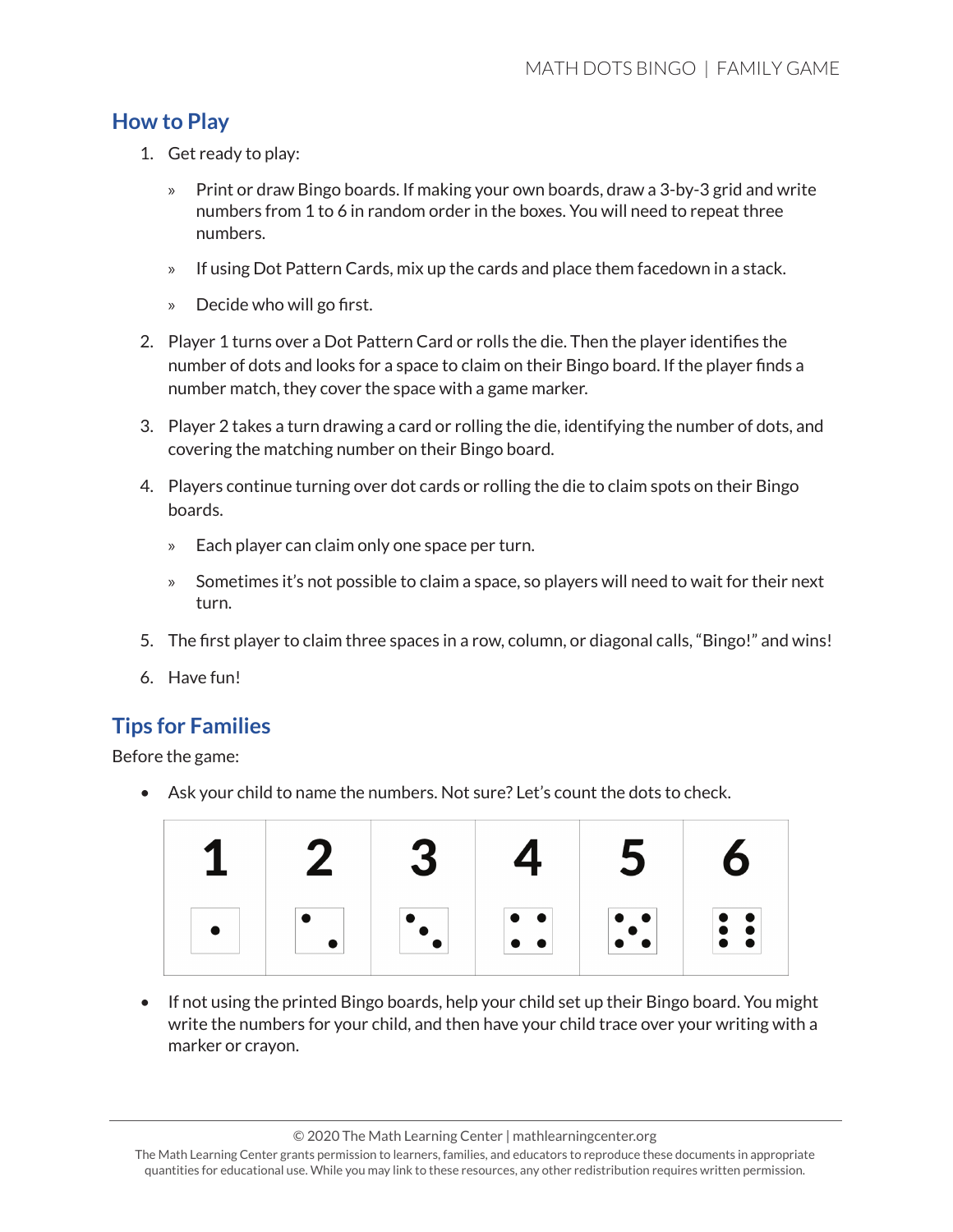During the game:

- See if your child can recognize the number of dots shown on the card without counting. If they need to count, that's okay.
- Ask your child to read the number on the board before covering it up.
- Talk about strategy. *Ask: What number do you hope to get on your next turn? What would it look like?*

After the game:

- Count how many numbers were covered and how many were not covered.
- Have your child read the numbers as each one is uncovered.

### **Change It Up**

Making even small changes to a game can invite new ways of thinking about the math. Try making one of the changes below.

- After claiming a spot, have the player hop or do another action as many times as the number claimed.
- Allow players to claim more than one space per turn, when possible.
- Use a die, spinner, or cards with the numbers 1–6, and have players match the numbers to the numbers on their Bingo board.
- Play with 3 or more players. You'll need to print or make additional Bingo boards.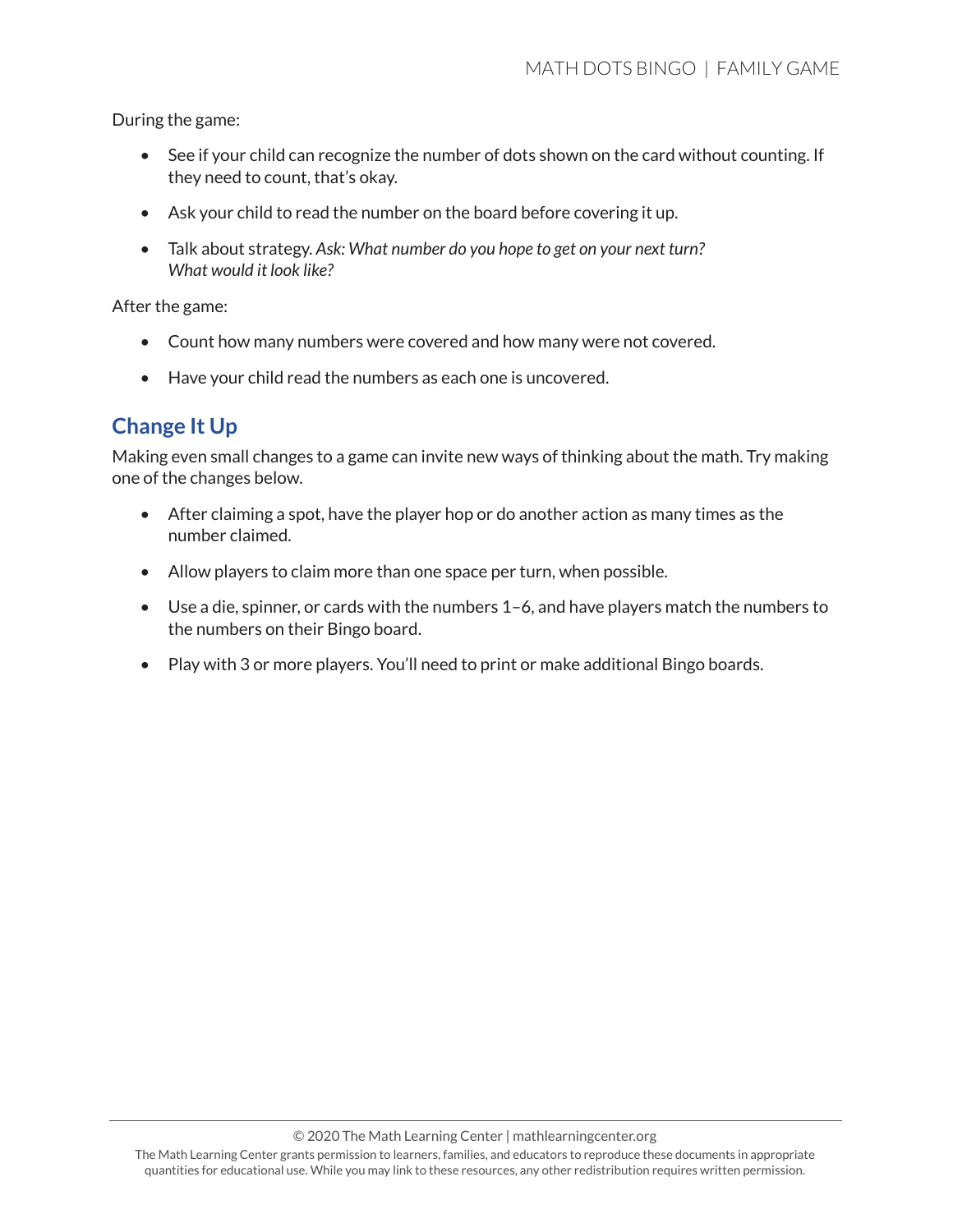# DOT PATTERN CARDS



© 2020 The Math Learning Center | mathlearningcenter.org

The Math Learning Center grants permission to learners, families, and educators to reproduce these documents in appropriate quantities for educational use. While you may link to these resources, any other redistribution requires written permission.